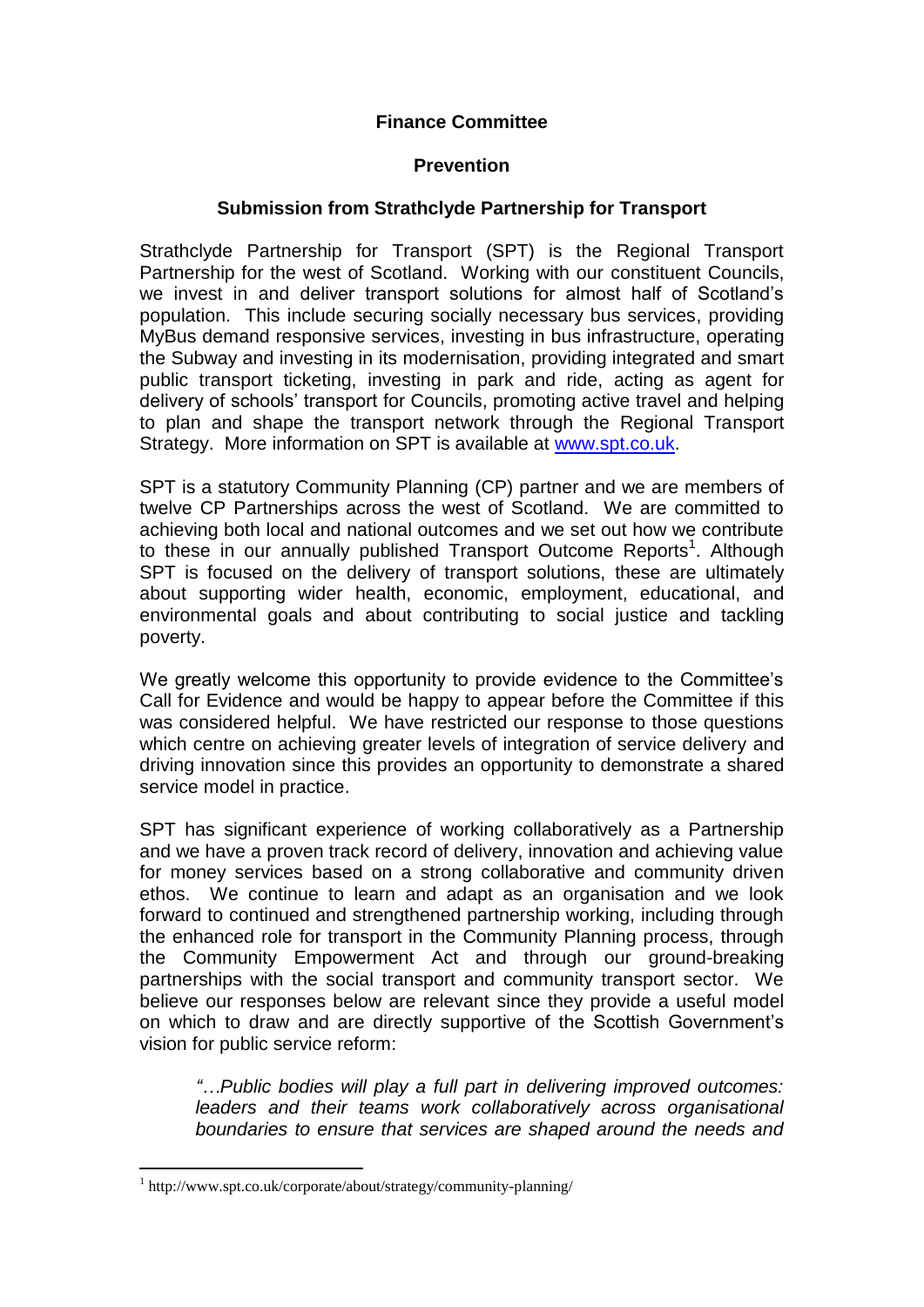*demands of individuals and communities; and there will be a clear*  focus on prevention and early intervention, with the aim of breaking *cycles of inequality and poverty."<sup>2</sup>* 

## **How do we ensure that the necessary culture change and greater levels of integration takes place? How do we create a culture of innovation?**

SPT has pioneered and invested significantly in integrated transport solutions across the west of Scotland. This has been undertaken on a collaborative basis with a range of key stakeholders including our partner Councils, NHS Boards, Scottish Ambulance Service and Community Transport operators. The approach has both required and demonstrated new and innovative ways of working.

While the delivery of transport solutions is not an end in itself but rather a supporting activity, its contribution to outcomes and towards early intervention and prevention should not be underestimated. Public, social and demand responsive transport solutions such as MyBus are vital in ensuring that Scotland delivers on its commitment to prevention and early intervention. This can be through supporting people to get to their GP or hospital appointments, keeping people connected to their local communities, supporting social work teams by ensuring people can get safely and efficiently to day-care centres or community centres, ensuring people can lead independent lives for as long as possible in their own homes and are able to access services, friends and family. In short, to ensure people can enjoy fulfilling and active lives and contribute to wider society.

As part of this process SPT has engaged with social transport providers to examine how a variety of service organisations provide transport that meets the needs of their client group. The main aim has been to promote coordinated solutions by utilising a centralised bus scheduling facility which is the key to ensuring effective, efficient, value for money services.

The following are examples of what SPT and its partners have achieved through this collaborative process. We believe this approach provides a model of partnership working and demonstrates how a shared service approach can deliver effective solutions which meet a range of complex and challenging social needs through effective, focussed and innovative transport solutions.

## *West of Scotland Integrated Transport Hub*

A key recommendation of the Report published by the Scottish Government's Short-Life Healthcare Transport Working Group was for the establishment of Integrated Hub Pilot Projects to seek to improve the co-ordination of health and social care transport provision.

1

<sup>&</sup>lt;sup>2</sup> http://www.gov.scot/Topics/Government/PublicServiceReform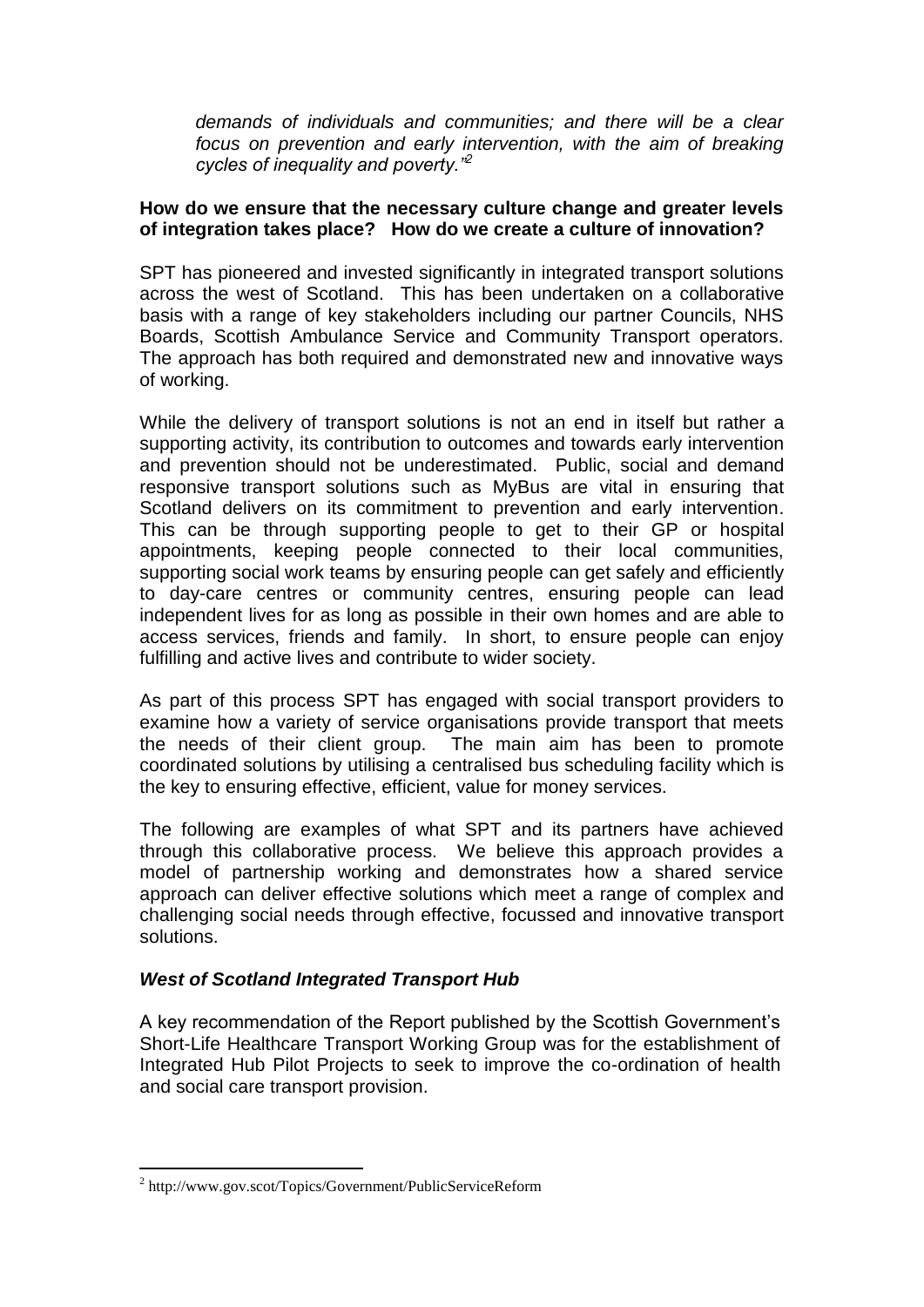SPT is leading on the development of an Integrated Transport Hub in the west of Scotland. The overall aim of the Hub is to develop an integrated single booking and scheduling point of contact for Health and Social Care Transport Services in the west of Scotland through SPT's Contact Centre utilising its scheduling software and expertise. This will improve the transport experience for the users of these services;

improve the co-ordination and efficiency of health and social care transport provision in the West of Scotland; assist with meeting the increasing demand; and achieve budget efficiencies.

The overall objectives of the hub are to centralise scheduling and booking of transport through SPT's Contact Centre; share resources by maximising the use of existing staff, vehicles and IT; integrate IT Systems; and share budgets through a Financial Framework for savings and costs.

This will be achieved through a collaborative partnership with key stakeholders, including SPT, Councils, NHS Boards, Scottish Ambulance Service, and Community Transport, by co-ordinating their resources (vehicles and drivers) to develop alternative transport solutions. This will assist all partner organisations to make more efficient use of fleets and co-ordination of journeys. It will look to avoid unnecessary or duplicate journeys and look to achieve economies of scale that will achieve budget savings for partner organisations.

Such savings are essential given projected demands e.g it is estimated that the number of people of pensionable age will increase by 27 per cent by 2037 $3$ . Therefore it is critical that there is a more integrated approach towards the delivery of accessible public, social and health transport services particularly due to the shrinkage of commercial bus services and against the backdrop of already strained budgets and the expected 20% reduction in public expenditure over the next 5 years.

SPT agreed to lead on the development of an Integrated Transport Hub in the west of Scotland on behalf of all partners across Health and Social Care involved in the project. These include Glasgow, North Lanarkshire and Renfrewshire Councils, NHS Lanarkshire, NHS Greater Glasgow and Clyde, NHS Ayrshire and Arran, Scottish Ambulance Service and the Community Transport Sector.

The development supports the strategic direction set out in the Audit Scotland Transport for Health and Social Care 2011 Report, the Scottish Government's Short Life Working Group Healthcare Transport 2013 Report, the Christie Commission, the Scottish Parliament's Community Transport Inquiry Report 2013 and the Arbuthnott Clyde Valley Shared Services Report. All of these have clearly identified that a more streamlined, integrated approach to the delivery of transport can and should be taken forward to deliver savings and a better service.

1

<sup>3</sup> National Records of Scotland: Scotland's Population, The Registrar General's Annual Review of Demographic Trends 2014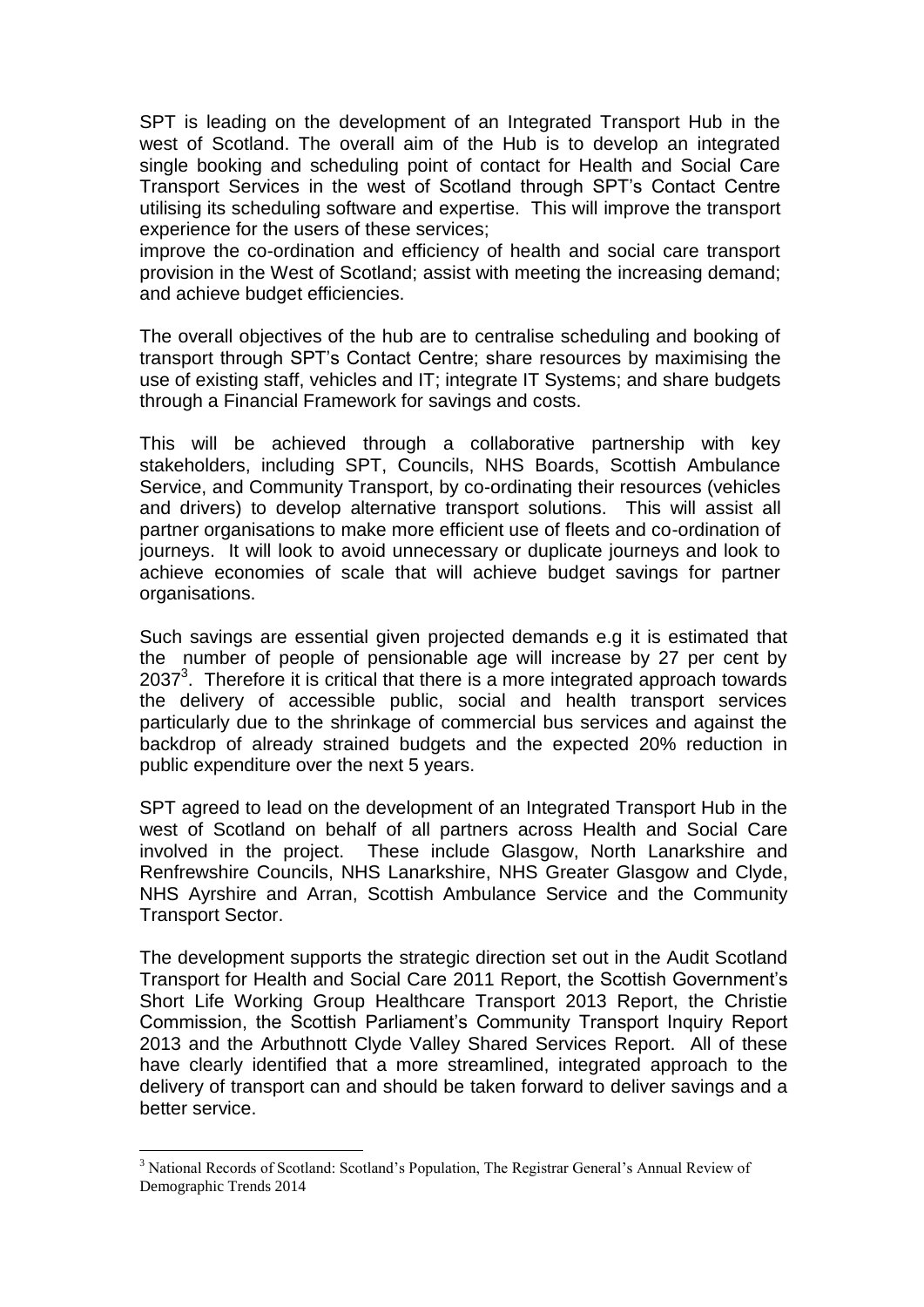## *Integrated Transport Delivery Achievements*

The development of the Integrated Transport Hub will build upon the work that has been implemented over the last few years in relation to the integrated transport delivery and strategy. Achievements to date include:

#### *Glasgow Transport Savings*

SPT scheduled Glasgow City Council's Social Work department's nonstatutory transport provision for voluntary organisations in the city. This realised a 42% reduction in costs per annum (from £500K to under £300K) with reallocation of the work to the community transport operators in the city. This has achieved a saving of £1.26m over the last 6 years.

SPT scheduled transport for Cardinal Winning Assisted Special Needs (ASN) school achieving a saving of £60,000 per annum. Suitable pupils have been moved from being picked up at their front door by taxi to being picked up from the nearest bus stop and taken to school by a bus provided by a community transport operator. This transport model has also assisted the school to facilitate suitable pupils to work towards independent travel that will also reduce the reliance on social work transport later in life. This has achieved a saving of £180,000 over the last 3 years.

#### *Clyde Valley Shared Services Social Transport Project*

SPT worked with Glasgow as part of the Clyde Valley Project in a pilot project. This pilot looked to assist in the management of their social work and ASN school transport to maximise the use of existing social transport fleets through improved scheduling of services and use of vehicle downtime. The initial pilot undertaken at Ashcraig ASN school achieved £80,000 savings per annum (reduction of 2 vehicles) from the optimisation of routes.

Building on the work of the Clyde Valley Social Transport Project, Glasgow City Council and SPT are continuing to work in partnership, with Glasgow making use of SPT's Contact Centre scheduling infrastructure and expertise. This provides route optimisation of their entire internal social transport fleet, schedule their education taxi provision and enables real time allocation of journeys that provide opportunities to make optimal use of the fleets' downtime. To date 8 vehicles have been freed up through improved scheduling which equates to approximately 10,000 vehicle hours pa.

SPT also continues to work in partnership with North Lanarkshire and Renfrewshire Councils to develop and deliver pilot projects which has achieved savings. These pilots are to provide a centralised scheduling resource to assist in the management of their social work and ASN school transport and make more optimal use of their transport fleet downtime.